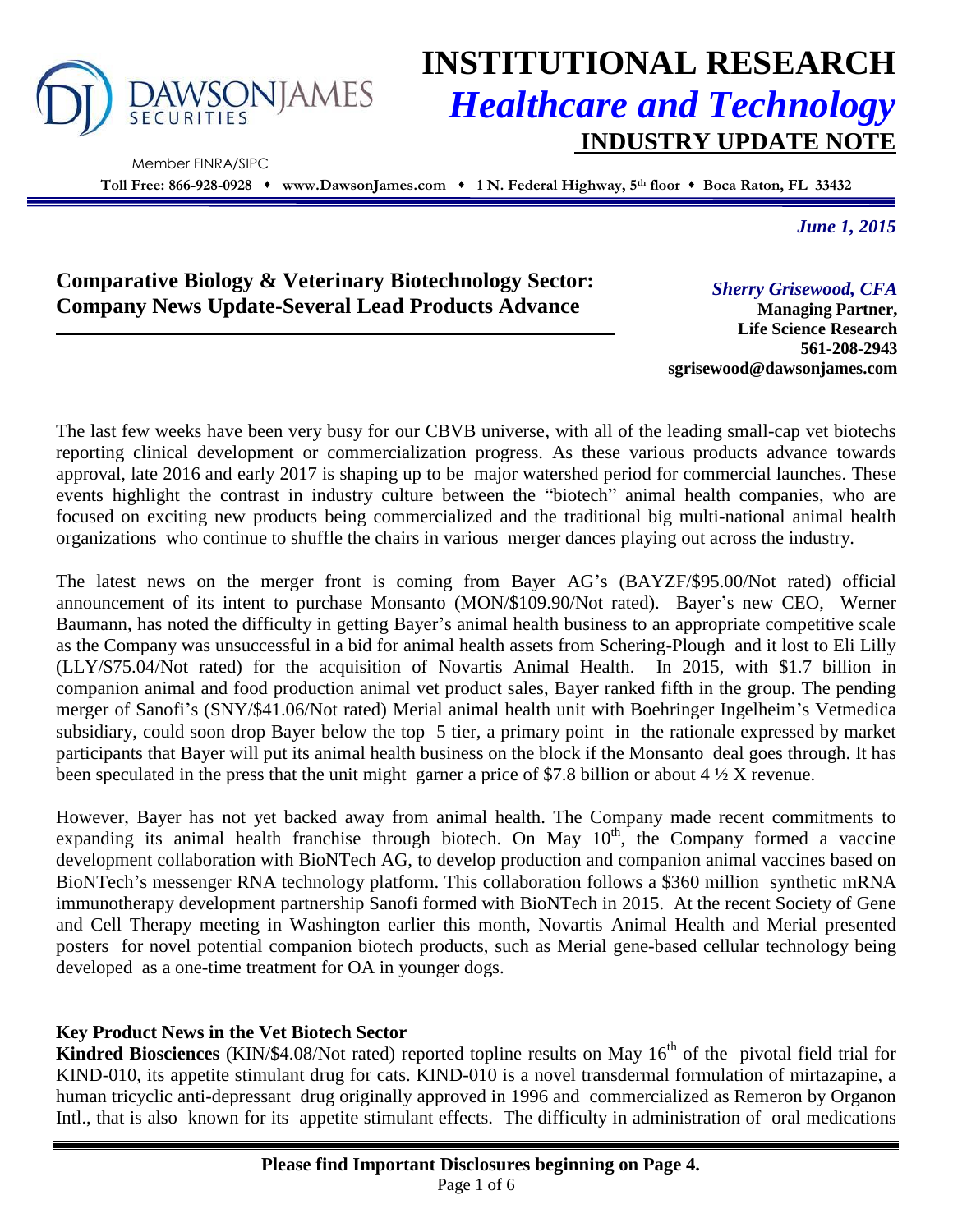to cats is notorious, but with KIND-010, owners simply administer the novel drug by rubbing it on the inside of their cats' ears. In a placebo-controlled, two-week trial with 231 cats, those who received the drug saw a 4.07% increase in their body weight, versus a 0.29% increase among those on placebo. In the related conference

call, management indicated these results were highly statistically significant. Once the data is fully analyzed, KIN expects to release the full results at an "appropriate venue". Inappetence in cats is so common, that according to Company market analysis, small animal veterinarians see an average of 7 cats a week with the condition. If left untreated, it can lead to liver failure. This data will support the upcoming (Q3 '16) filing of Effectiveness Technical Section for KIND-010 with the FDA. Kindred has already filed the CMC section of the New Animal Drug Application and successfully completed the in-life portion of the Target Animal Safety Study. Management noted on the call that from start to expected FDAapproval, the KIND-010 program will have taken a mere 3 years.



This accelerated timeline to commercialization with a group of top-tier product acquirers/partners sitting in the wings is one of the reasons we believe vet biotech is gaining increased investor interest.

Earlier this year, Kindred reported positive results from a pivotal trial of Zimeta (dipyrone injection), a drug to treat pyrexia, or fever, in horses. Fever can have important implications for horses, as seen just this week with the owners of Nyquist, the 2016 Kentucky Derby winner, announcing he would not run in the Belmont Stakes due to a fever. Kindred is looking for approval and launch of Zimeta by the end of 2016 or early next year. In preparation, the Company announced the formation of Kindred Bio Equine as a new subsidiary for the equine business. This branded specialty pharmaceutical company will be one of those very few devoted exclusively to equine health and underscores Kindred's commitment to becoming a leader in the field.

**Jaguar Animal Health** (JAGX/\$1.40/Not rated**)** reported progress since our last update on its canine product, Canalevia™. Canalevia is awaiting approval for acute chemotherapy-induced diarrhea (CID) under a MUMS designation (animal orphan druglike designation) and is expected to be launched in 2017. Canalevia is currently undergoing its pivotal field study (CANA-003) for general acute diarrhea. The 150-dog prospective, blinded, randomized, placebo-controlled study was initiated in December 2015 in animal shelter and rescue centers across the US and should be completed in the second half of 2016. The Company announced that it had obtained a protocol concurrence from the FDA to amend the protocol to use a 125-mg cGMP manufactured



crofelemer tablet in the trial so as to align the tablet treatment for both the CID and acute diarrhea in dogs with the same dosage form of the FDA-approved human formulation of crofelemer. Jaguar estimates vets in the US see about six million cases of acute and chronic diarrhea in dogs a year.

Similar to Kindred, Jaguar is also focusing on unmet needs in equine health, for which the Company is developing equine-specific crofelemer formulations to treat diarrhea associated with acute colitis and equine gastric ulcers. Jaguar has completed the pilot safety study for SB-300, its product for equine gastric ulcer syndrome, and recently announced the initiation of a dose-finding study for the SB-300 target commercial paste formulation. The randomized, blinded, placebo-controlled study is enrolling approximately 100 racehorses, two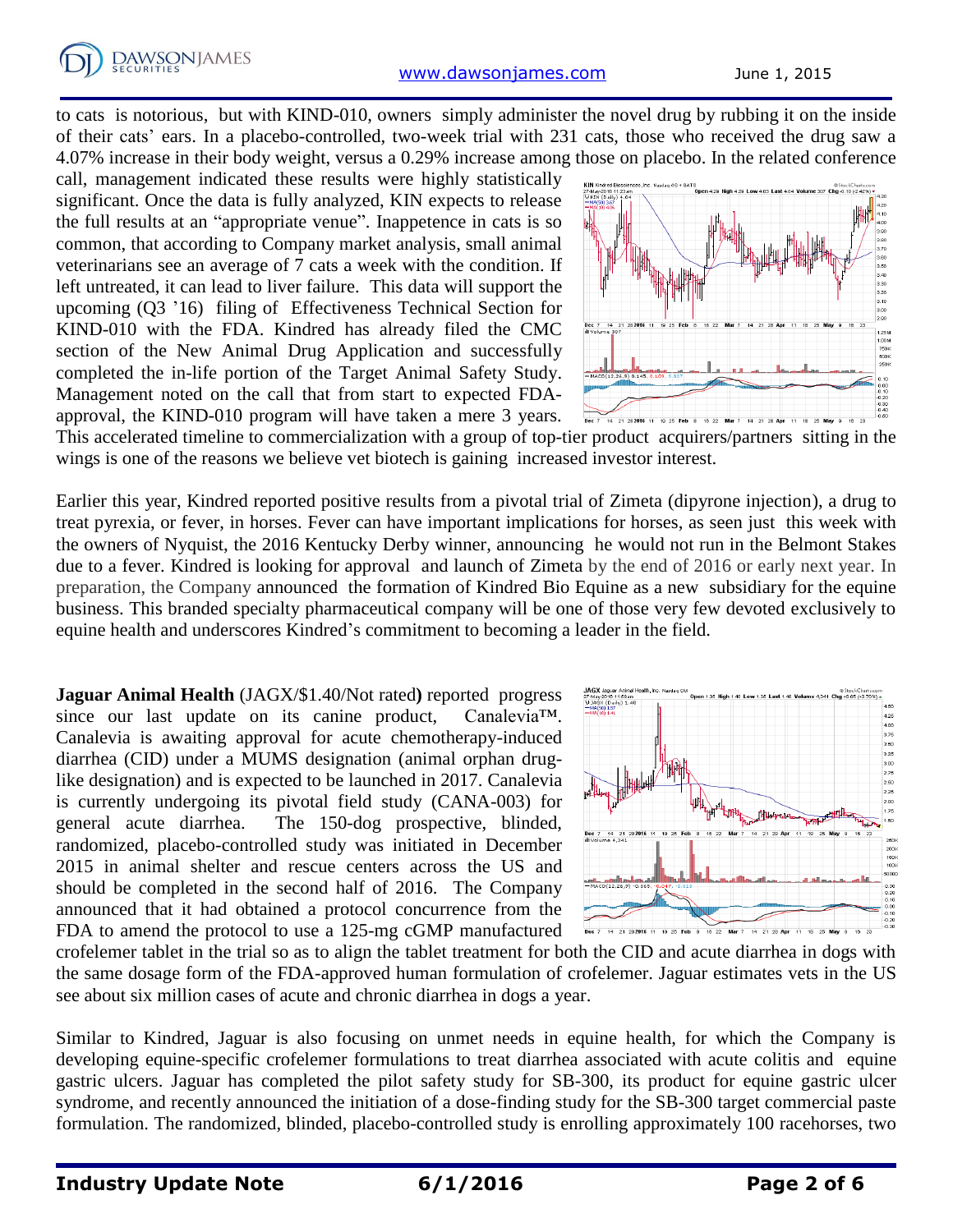

years or older, who have been diagnosed with an ulcer. Equine patients will be evaluated at 14 and 28 days post-treatment to determine the improvement or resolution of the gastric ulceration. Importantly, SB-300 does not change the pH in the horse's gut and according to tests completed in April 2016 by an independent testing service, horses having received treatment with SB-300 did not have any detectable substances commonly disallowed in performance horse and horse racing competition. The confirmation of the lack of a "withdrawal time prior to competition" is a strong product differentiator compared to current treatments. Studies have shown that over 50% of performance horses have both colonic and gastric ulcers and as many as 97% of performance horses may incur an ulcer of one type or another during their performance period (Source: Pellegrini, FL, J Equine Vet Sci, 2005).

Aratana Therapeutics, Inc. (PETX/\$7.13/Not rated) announced on May 17<sup>th</sup> that it has been granted FDA

approval for **ENTYCE®,** the Company's drug for canine inappetence. This is Arantana's second FDA approval this Spring. The approval should allow a commercial launch in late 2016 or shortly thereafter. In other clinical and regulatory news, Aratana anticipates receiving the final remaining major technical section completion letter next month for NOCITA for management of postoperative pain in dogs, which if approved according to the Company's previously disclosed timeframe would enable the product to be launched in late 2016. In addition, Aratana has commenced a safety study for AT-014, a therapeutic vaccine designed for the treatment of canine osteosarcoma, which would support an anticipated USDA conditional licensure in the late 2016.



These regulatory and clinical successes follow on the heels of last month's announcement that Elanco Animal Health, Lilly's animal health company, had entered into an agreement with Aratana for the worldwide exclusive rights to develop, market and commercialize **Galliprant®.** The agreement includes a co-promote deal for the US. Aratana is to receive \$45 million as an upfront payment and an additional \$83 million upon the achievement of certain milestones. On the Company's first quarter conference call, management noted that moving a portion of commercialization expense to Elanco will now allow Aratana to bring a number of pipeline programs forward including initiating a pivotal field effectiveness study for AT-016 for dogs with osteoarthritis pain, initiating the pivotal field effectiveness study for cats for AT-003, a long-acting post-acute care pain treatment and third, initiating a pivotal field effectiveness study for cats for AT-002 for weight gain, for which Aratana is awaiting a protocol concurrence.

We view the transaction between Elanco and Aratana as particularly significant to the vet biotech space. We believe it sets the stage as products approach commercialization for other such deals. By providing credibility for "vet biotech" as a whole, in much the same fashion as Roche's investment in Foundation Medicine kickstarted a significant run in molecular diagnostic companies, we see this transaction becoming a catalyst for expanding awareness of the potential of vet biotech companies. *SG*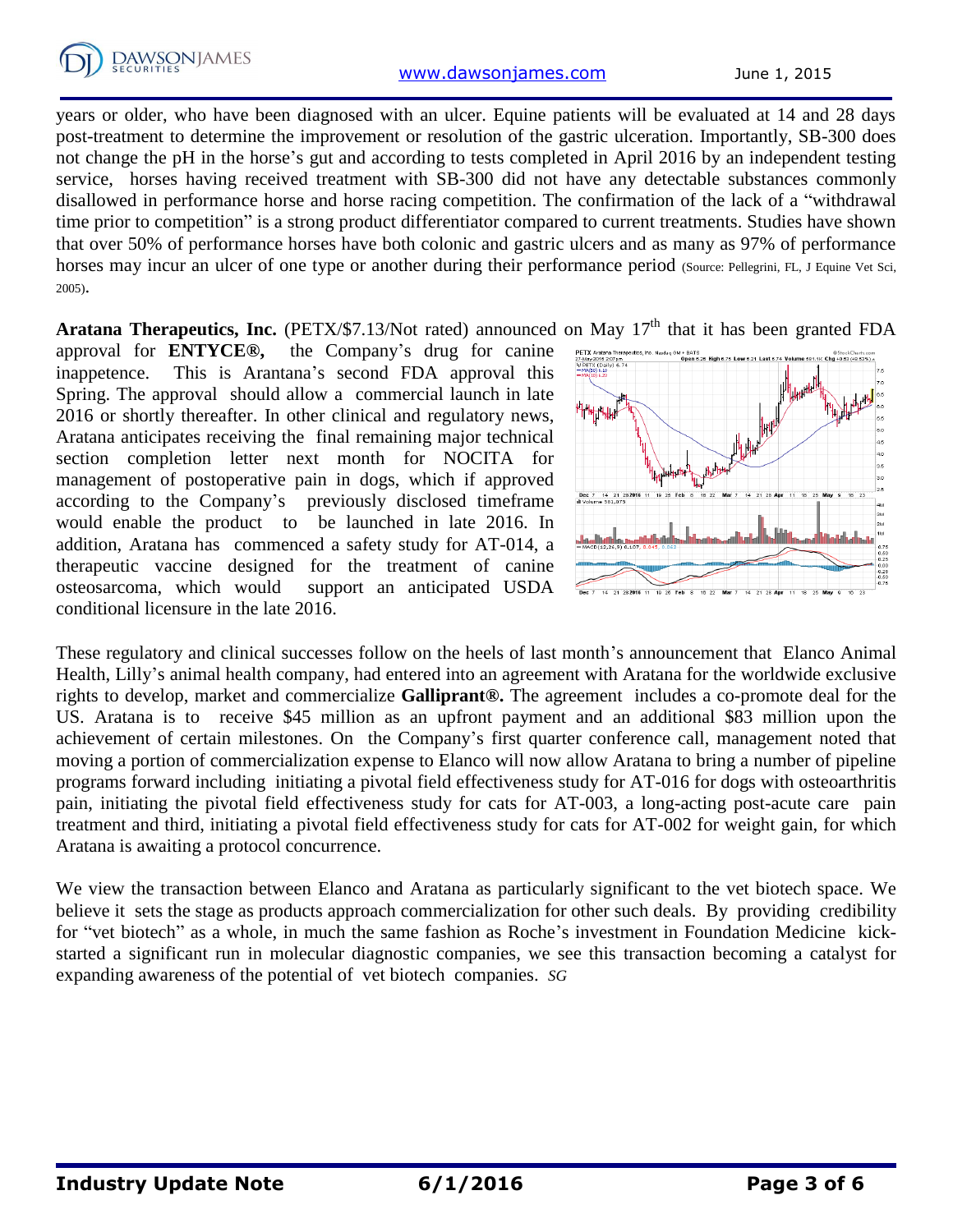

### *Risk Factors*

In addition to normal economic and market risk factors that impact most equities, and the common risks shared by the companies named in this sector and those in the biotechnology sector as a whole, we believe an investment in any of the Dawson James Comparative Biology/Vet Biotech Sector companies involves the following risks:

• **Regulatory risks** – The companies in the DJ Comparative Biology/Vet Biotech Sector are subject to regulatory review for their ongoing research and development activities and manufacturing operations with local, state and federal governmental agencies both in the US and Internationally.

• **Need to defend patents, trade secrets and other intellectual property** – Biotechnology companies rely heavily on intellectual property related to their technology and products. While larger companies may have adequate resources to defend their intellectual property, most of the smaller companies in the DJ Comparative Biology/Vet Biotech Sector would be materially and negatively impacted by intellectual property infringement or the loss of one or more patents.

**Historical lack of profitability** – To date this year and in past years, most of the companies in the DJ Comparative Biology Sector have not operated on a profitable basis, and are not forecast to do so in the immediate future. Although companies typically have been able to raise funds from the capital markets, there can be no guarantee that any particular company will not be able raise additional operating capital in the future should losses continue.

• **Competitive Markets** – This universe of companies operate in a highly competitive marketplace, where speed to market, clinical results and other factors bear on a company's viability. There can be no assurance that any one company will be able to continue to market or later launch its products successfully in these competitive markets in the future.

• **Limited stock liquidity** – Trading volume in some of the companies in the DJ Comparative Biology/Vet Biotech Sector has been comparatively light compared to other stocks in their sector, and as such, news regarding these companies, their target market, partners and/or competitors could lead to significant volatility in their stock price.

Industry Update Notes provide current information we believe might be noteworthy to investors regarding the subject companies. Industry Update Notes are not intended to be complete research reports. More detailed information concerning the rated companies referenced in this Note, including the full reports, basis for price targets and other disclosures, may be found at: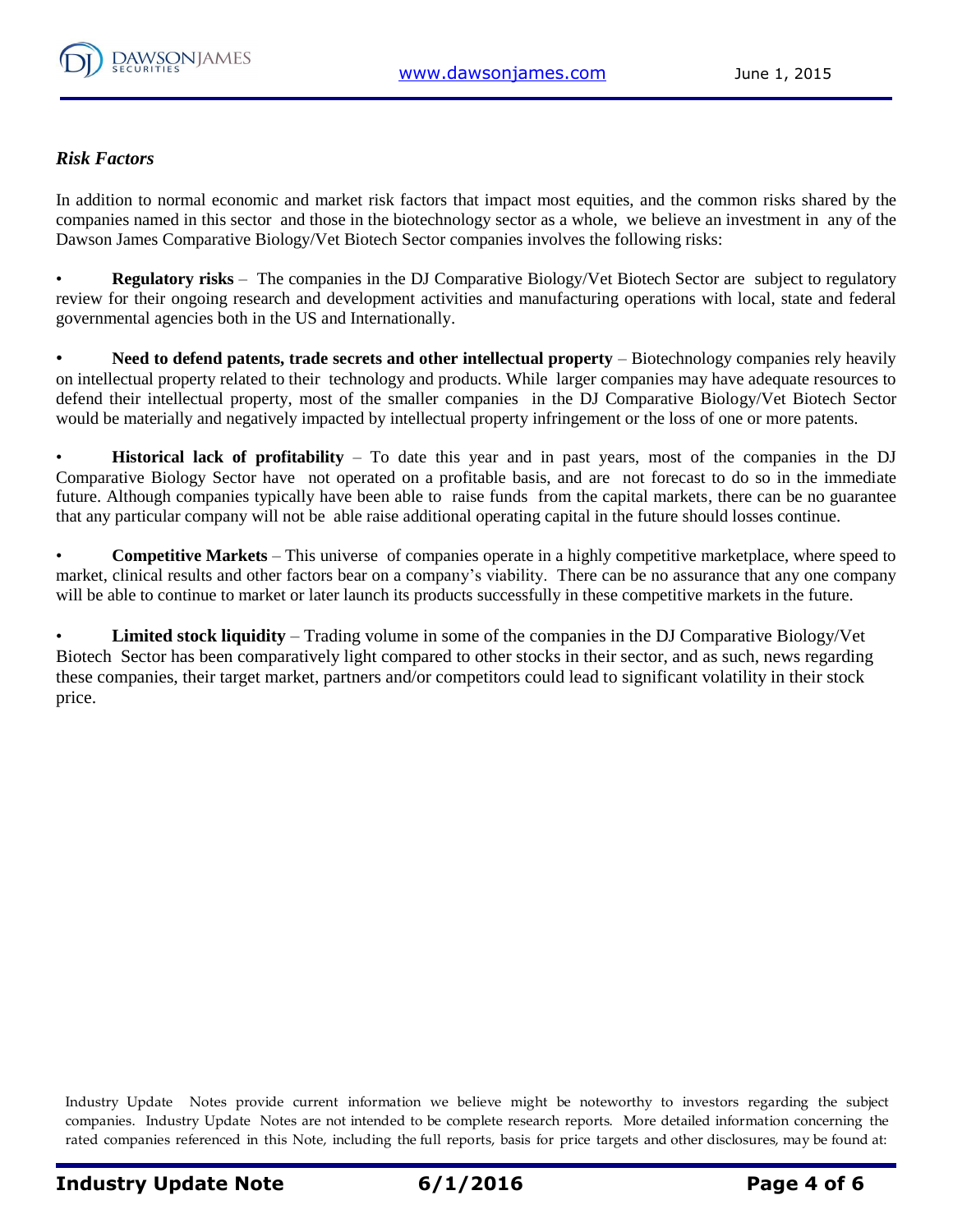

[http://dawsonjames.com/research\\_coverage.](http://dawsonjames.com/research_coverage)

#### **Important Disclosures:**

Dawson James Securities, Inc. (the "Firm") is a member of the Financial Industry Regulatory Authority ("FINRA") and the Securities Investor Protection Corporation ("SIPC").

The Firm does not make a market in the securities of the profiled company. The Firm has not received investment banking compensation from any company (s) profiled in this report and may seek compensation for investment banking services in the future from the profiled company (s). The Firm has not received other compensation from the profiled company(s) in the last 12 months.

Neither the research analyst(s) whose name appears on this report nor any member of his (their) household is an officer, director or advisory board member of these companies. The Firm and/or its directors and employees may own securities of the company(s) in this report and may increase or decrease holdings in the future. As of May 31, 2016, the Firm as a whole did not beneficially own 1% or more of any class of common equity securities of one of the subject company (s) of this report. The Firm, its officers, directors, analysts or employees may effect transactions in and have long or short positions in the securities (or options or warrants related to those securities) of the companies subject to this report. The Firm may effect transactions as principal or agent in those securities.

Analysts receive no direct compensation in connection with the Firm's investment banking business. All Firm employees, including the analyst(s) responsible for preparing this report, may be eligible to receive non-product or service specific monetary bonus compensation that is based upon various factors, including total revenues of the Firm and its affiliates as well as a portion of the proceeds from a broad pool of investment vehicles consisting of components of the compensation generated by investment banking activities, including but not limited to shares of stock and/or warrants, which may or may not include the securities referenced in this report.

Although the statements in this report have been obtained from and are based upon recognized statistical services, issuer reports or communications, or other sources that the Firm believes to be reliable, we cannot guarantee their accuracy. All opinions and estimates included in this report constitute the analyst's judgment as of the date of this report and are subject to change without notice.

The securities of the company discussed in this report may be unsuitable for investors depending on their specific investment objectives and financial position. This report is offered for informational purposes only, and does not constitute an offer or solicitation to buy or sell any securities discussed herein in any jurisdiction where such would be prohibited. Additional information is available upon request.

#### **Ratings Definitions:**

- 1) **Buy**: the analyst believes the price of the stock will appreciate and produce a total return of at least 20% over the next 12-18 months;
- 2) **Neutra**l: the analyst believes the price of the stock is fairly valued for the next 12-18 months;
- 3) **Sel**l: the analyst believes the price of the stock will decline by at least 20% over the next 12-18 months and should be sold.